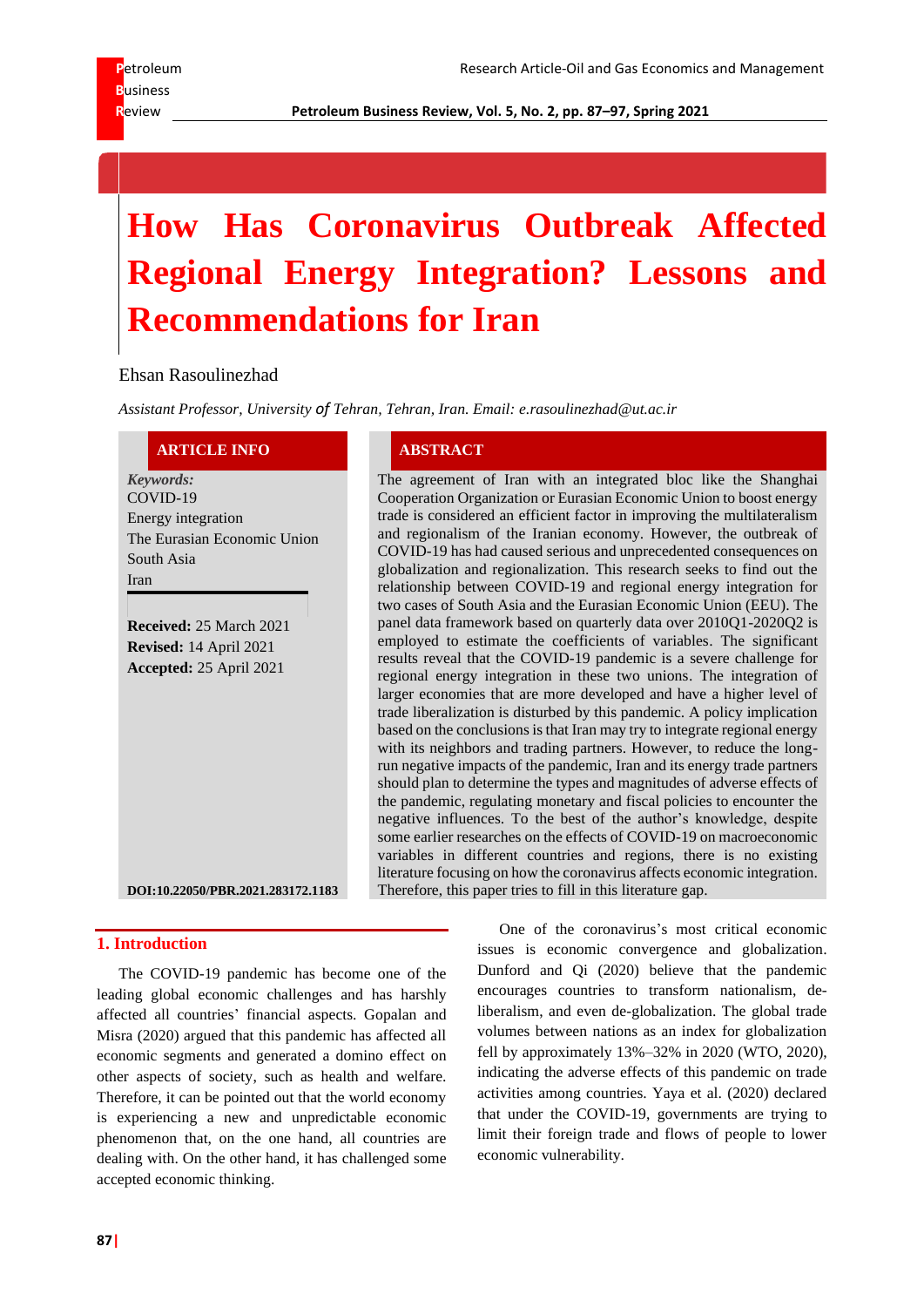**P**etroleum **B**usiness **R**eview

This unavoidable limitation on economic integration and globalization due to the pandemic disrupts macroeconomic variables of countries. Holod and Reed III (2004) argued that economic integration is reliable to reach stable and positive economic growth. In another study, Kreinin and Plummer (1992) expressed that economic integration can improve the global quality of industrial productions. Furthermore, economic integration can help countries reduce poverty and increase welfare (e.g., see Goto and Hamada 1998; Behrens et al. 2007; Stal and Zuberi 2010; Nissanke and Thorbecke 2010; Le Goff and Singh 2014 ).

As a developing and oil-based economy, Iran is experiencing the double jeopardy of western sanctions and pandemics, the two exogenous factors that have slowed the economic globalization of this country. Eurasian Economic Union, with which Iran has had a free trade agreement since 2018, and South Asia, with which Iran has common border and sea transportation routes, are two cases with huge potential to integrate energy trade with Iran. According to Bagherian and Mehranzamir (2020), energy integration is a process to reach a higher cooperation and trade level in renewable and non-renewable energy sources among integrated countries. This kind of integration would be addressed as an efficient tool for boosting the regionalization and multilateralism of the economy of Iran under unfair sanctions of the western bloc and the negative consequences of the pandemic. Moreover, Eurasian Union has the vision to establish a common market in oil, gas, and electricity (Mostafa and Mahmood, 2018), which helps the members engage in an integrated energy market to provide their consuming energy and sell their produced energy sources. Similarly, South Asian countries located in a region with different climate conditions (Shukla et al., 2017) have sought to integrate the energy market to make more affordable and favorable energy prices in their market (Murshed, 2021).

The potential advantages of energy convergence and the existence of threats of COVID-19 as a significant challenge for the global economy motivated this work. On the one hand, Iran needs to boost economic convergence to reach a higher rate of economic growth and development. On the other hand, it has to carry out different monetary policies of protectionism to control the greater prevalence of the coronavirus. Therefore, the coronavirus–energy integration paradox needs further investigation with actual data.

The paradox of the coronavirus–energy integration is the primary purpose of this research for two cases of member states of the Eurasian Economic Union (EEU) and the South Asia region, which have been trying to boost their level of economic integration with other countries in the world.

To the best of the author's knowledge, despite some earlier research related to coronavirus and energy integration in different countries and regions, there is no existing literature focusing on how coronavirus affects the energy trade integration. Therefore, this paper tries to fill in this literature gap.

This paper is organized as follows. The literature gap that it wants to fill is discussed in Section 2. Next, data description and research methodology are represented. Section 4 argues the empirical results, and the final section concludes the paper with some insights for policymakers.

#### **2. Literature review**

The existing studies can be classified under two strands to explore the literature gap. The first strand focuses on investigating the effects of the COVID-19 on different economic aspects, whereas the second strand of the literature concentrates on the advantages of energy integration.

The first strand of literature consists of studies about the direct and indirect impacts of the coronavirus outbreak on economic aspects of countries. Nicola et al. (2020) explore the socio-economic implications of the coronavirus on the global economy. They concluded that the pandemic increases the rate of poverty and unemployment, leading to a demand decrease in the commodities market. Laing (2020) argues that the impacts of COVID-19 on the industrial sector are so huge due to the decline in the demand side of the industrial commodities market. This argument is in line with the findings of Shafii et al. (2020), who found out the negative impact of COVID-19 on enterprises of Pakistan. Dunford and Qi (2020) defined COVID-19 as a major reason to change the global order and deliberalism. Chakraborty and Maity's (2020) findings proved the pandemic's role in changing the global environment and human civilization. Brakman et al. (2020) and Schindler et al. (2020) discussed that the pandemic severely affects regional and international economic geography, leading to the de-globalization of nations. Yaya et al. (2020) explained that deglobalization under the pandemic is due to the spread of uncertainty in nations' economic and political relations. In another study, Kobrin (2020) argued that the pandemic increases income inequality and decreases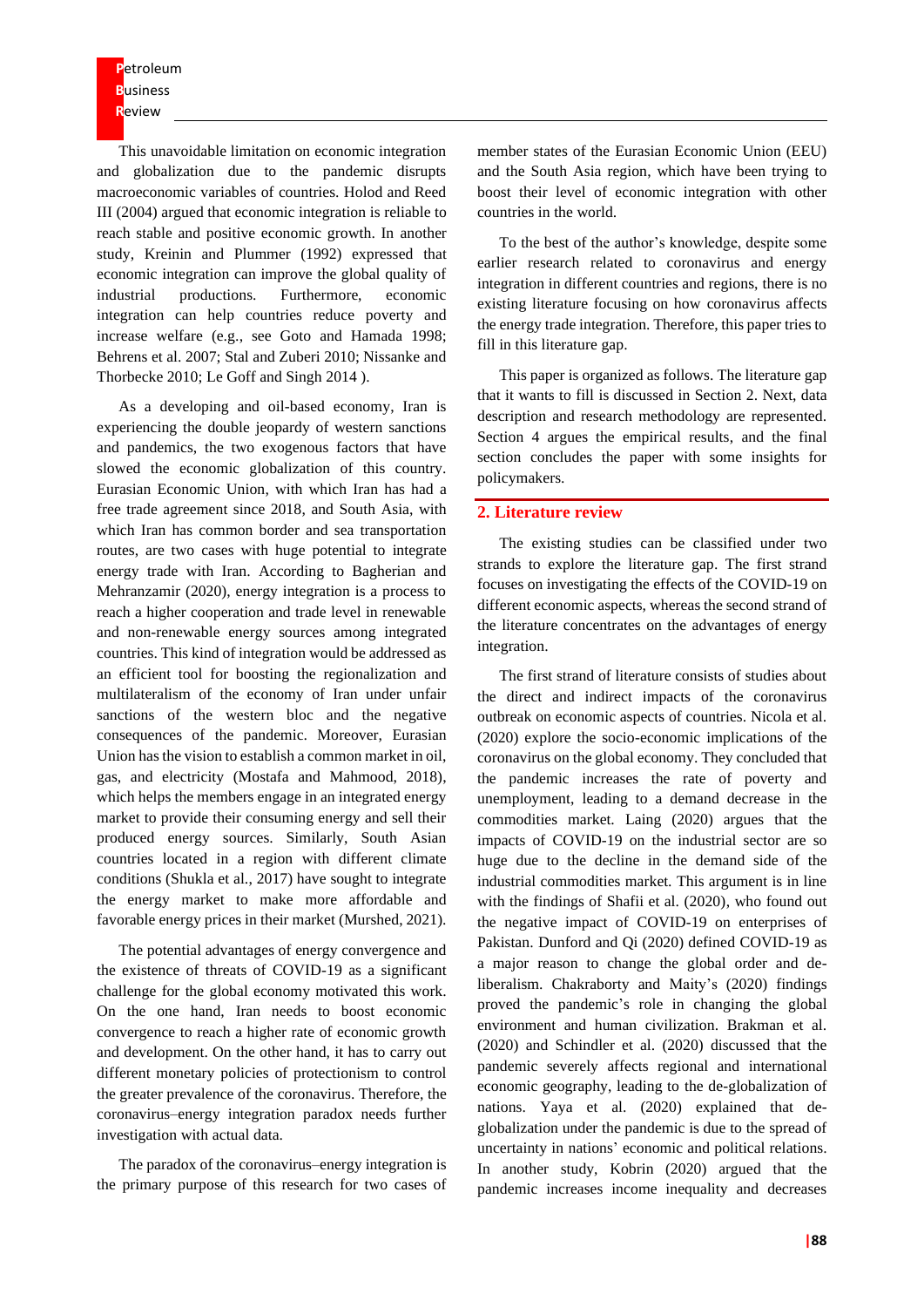

March 2021

Volume 5, Issue 2

population mobility among countries, two main signals for de-globalization. Gereffi (2020) pointed out that market failure and protectionism are the leading causes of divergence between countries under pandemic circumstances. The concluding remarks of Elliott et al. (2020) revealed that the pandemic easily had lowered the international cooperation chain meaning the new concept of divergence of countries. Moreover, Howard (2021) expressed that the pandemic has changed consumers' tendencies to buy goods and services, pivoting the global economy to divergence.

The second strand of literature includes studies relating to countries' economic and energy integration. Sand-Zantman (2004), Dobrescu and Dobre (2014), and Geda and Hussein Seid (2015) argued that political interests could make regional solid economic communities that any unpredicted economic phenomenon cannot break. Gancia et al. (2020) believed that trade flows are the paramount necessity of establishing a monetary union. More trade between member states of an economic union ensures the stability of the union's structure in the future. In another study, Basnet and Pradhan (2017) concluded that economic size, investment, trade flows, exchange rate, and interest rate are variables building the structure of economic integration between countries. In addition, Micallef (2020) believed that strong economic growth might be a major reason to reach a high rate of economic convergence. Taghizadeh-Hesary et al. (2020) proposed the concept of "unity in diversity" as a policy to make a reliable regional economic integration. Thoumi (1989) expressed that economic integration depends on economic size and geographical distance. This expression is in line with Poulson (1990) and Rasoulinezhad (2017), who emphasized the impacts of integration on different macroeconomic variables. Chisik (2012) reported that production with higher quality and better marketing might lead to a more appropriate structure of economic integration. Regarding the EEU member states, Rasoulinezhad (2020) focused on the impacts of energy trade on the economic integration of the Commonwealth of Independent States (CIS) and concluded that, since the CIS member states had almost comparative advantages in mineral resources and fossil fuels, they could improve their economic integration via trading mineral resources and fossil fuels. Bagherian and Mehranzamir (2020) argued that energy integration could boost the process of energy

transformation worldwide as an efficient policy to combat environmental pollution.

#### **3. Data and model specification**

A vast number of scholars on energy, such as Peng et al. (2006), Rasoulinezhad (2017), Geldi (2012), He et al. (2018), and Van Tran et al. (2019), studied the influences of labor quality, the difference in income, bilateral exchange rate, inflation rate, economic growth, and trade openness in their empirical estimations on different aspects of economic integration. Their significant findings showed that these independent variables are statistically significant and impact energy aspects. Hence to be consistent with the earlier studies, our econometric model, by adding the COVID-19 variable, takes the following equation:

#### $ETI = f(LQ, DI, EXC, INF, GRO, TO, COVID)$  (1)

Equation (1) expresses that energy trade integration (ETI) is a function of labor quality (LQ), the difference in income (DI), the bilateral exchange rate (EXC), inflation rate (INF), economic growth (GRO), trade openness (TO), and the dummy variable of COVID-19 pandemic (COVID).

Since our samples are two panels of South Asian countries and Eurasian Economic Union (EEU), Equation  $(1)$  can be written as Equations  $(2)$  and  $(3)$ :

Model I: South Asian energy integration

$$
LETI_{i,t} = \alpha_0 + \alpha_1 LLQ_{i,t} + \alpha_2 LDI_{i,t} + \alpha_3 LEXC_{i,t}
$$
  
+  $\alpha_4 LINF_{i,t} + \alpha_5 LGRO_{i,t}$   
+  $\alpha_6 LTO_{i,t} + \alpha_7 COVID_{i,t} + \varepsilon_{i,t}$  (2)

Model II: EEU energy integration

$$
LET I_{i,t} = \beta_0 + \beta_1 LLQ_{i,t} + \beta_2 LDI_{i,t} +
$$
  
\n
$$
\beta_3 LEXC_{i,t} + \beta_4 LINF_{i,t} + \beta_5 LGRO_{i,t} +
$$
  
\n
$$
\beta_6 LTO_{i,t} + \beta_7 COVID_{i,t} + \varepsilon_{i,t}
$$
\n(3)

The data for the variables in Equations (2) and (3) are gathered from quarterly public sector debt (QSPD) database, trade map quarterly time series, and statistics and research coronavirus pandemic<sup>1</sup> and cover the period of 2010Q1-2020Q1 due to the reason of data availability. The variables used are energy trade (HS code 27), economic growth (%), the official exchange rate (LCU per US\$), the dependency ratio (the percentage of working-age population) as a proxy for labor quality, inflation rate (%), differences in per capita income

<sup>1</sup> https://ourworldindata.org/coronavirus#coronaviruscountry-profiles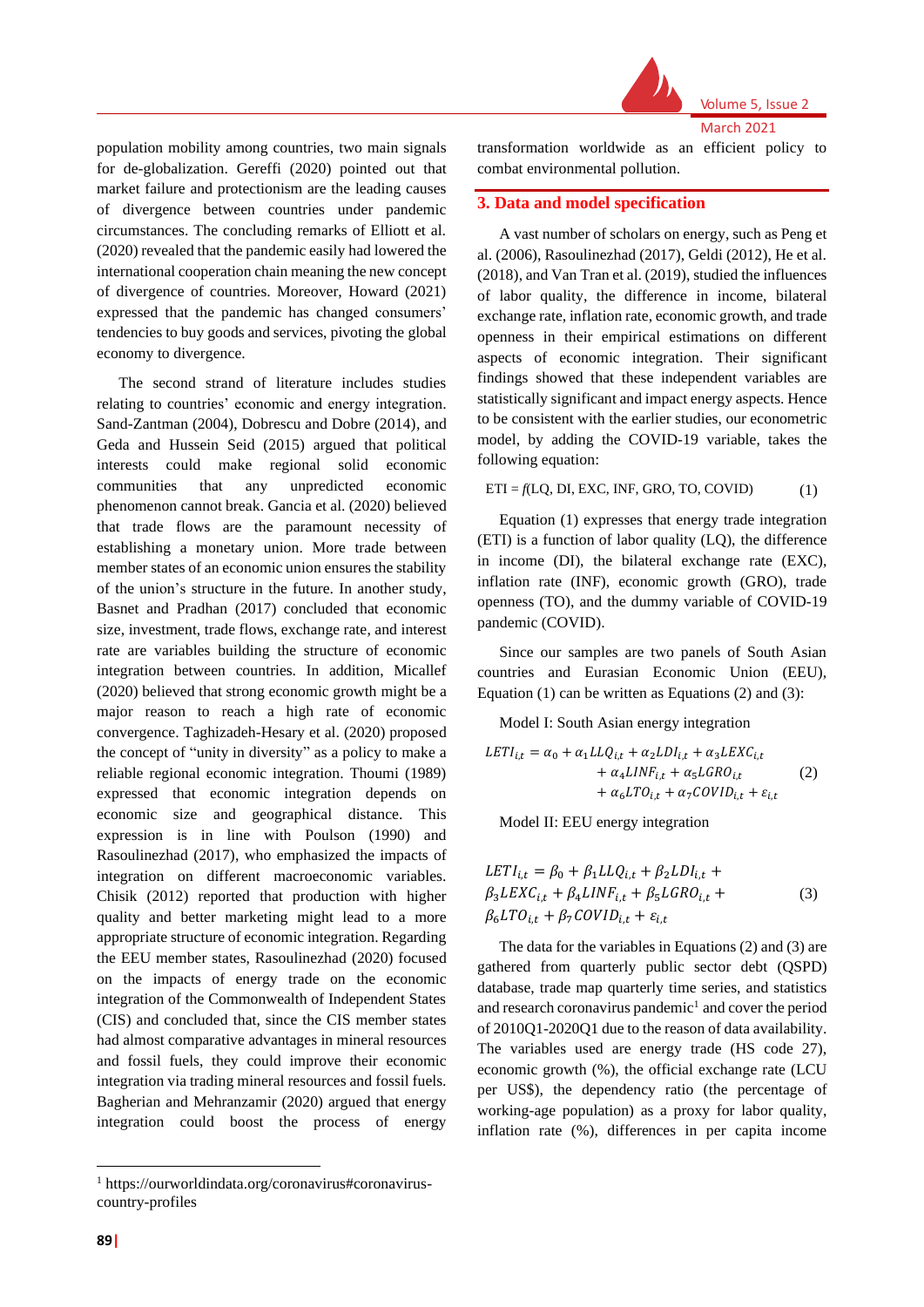**P**etroleum **B**usiness **R**eview

(current US\$), trade openness (the sum of a country's trade of commodities except for energy sources as a share of country's GDP in %), and a dummy variable of coronavirus pandemic. *COVID* takes one in the first and second quarters of 2020 and zero in the other quarters. The specific samples for this study include five Eurasian Economic Union member states, namely Russia, Kyrgyz Republic, Kazakhstan, Belarus, and Armenia, and eight South Asian countries, namely Afghanistan, Bangladesh, Bhutan, India, Nepal, Maldives, Pakistan, and Sri Lanka.

The typical signs of our variables are presented in Table 1. The difference in income is expected to positively impact the Heckscher-Ohlin (H-O) theory emphasizing that countries with dissimilar incomes may have a higher trade interaction (Rasoulinezhad, 2016 and 2018; Fu et al., 2020). Furthermore, there is an expectation of negative signs for inflation and bilateral exchange rates. This expectation aligns with several existing studies, such as Watson (2016) and Khalighi and Shoukat Fadaei (2017). Moreover, a higher rate of labor quality, trade openness, and economic growth is expected to affect our estimated model positively. In contrast, coronavirus may negatively impact energy integration of the South Asia region and EEU due to the policy of protectionism by states and lockdown to reduce the spread of the pandemic.

| <b>Variable</b>                | <b>Expected sign</b> |
|--------------------------------|----------------------|
| <b>Difference in income</b>    | $^{+}$               |
| <b>Inflation rate</b>          |                      |
| <b>Bilateral exchange rate</b> |                      |
| <b>Labor</b> quality           |                      |
| <b>Trade openness</b>          | $^{+}$               |
| <b>Economic growth</b>         |                      |
| Coronavirus pandemic           |                      |

**Table 1.** Expected signs of coefficients.

For estimating coefficients, it is necessary to check the preliminary tests. The first test is checking the existence of cross-sectional dependence among countries. Since the paper considers countries from economic unions, they have the same economic cooperation representing the probability of the presence of cross-sectional dependency. The statistic of the test of Pesaran (2004) with H0 of no cross-sectional dependence, written in Equation (4), is applied to check it. In addition, to do robustness checking, Breush-Pagan's (1980) CD test is carried out to ensure the reliability of the cross-sectional dependency test.

Pesaran CD test

$$
= \sqrt{\frac{2T}{N(N-1)}} \left(\sum_{i=1}^{N-1} \sum_{j=i+1}^{N} \hat{\rho}_{ij}\right)
$$
 (4)

$$
Breusch - Pagan CD test
$$
\n
$$
= T \sum_{i=1}^{N-1} \sum_{j=i+1}^{N} \hat{\rho}_{ij}^{2}
$$
\n
$$
(5)
$$

where  $\hat{\rho}_{ij}$  denotes the correlation between the residuals. Next, the slope homogeneity test should explore the heterogeneity of the cross-sectional units. In this paper, Pesaran and Yamagata's (2008) test based on two statistics represented in Equations (6) and (7) is applied to check the slope homogeneity.

$$
\hat{\Delta} = \sqrt{N} \left( \frac{N^{-1}\tilde{S} - k}{\sqrt{2k}} \right) \tag{6}
$$

$$
\hat{\Delta}_{adj} = \sqrt{N} \left( \frac{N^{-1}\tilde{S} - E(\tilde{z}_{it})}{\sqrt{var(\tilde{z}_{it})}} \right)
$$
\n(7)

After that, the stationarity of variables should be checked. The cross-sectionally augmented Dickey-Fuller (CADF) (Equation 5) proposed by Pesaran (2007) is carried out here, which considers the cross-sectional dependency among countries. If the results of the panel unit root test prove the existence of integration of series, we can perform a panel cointegration test. To this end, the LM panel cointegration test of Westerlund and Edgerton (2007) with the following statistic (H0: there is cointegration) is conducted.

$$
LM_N^+ = \frac{1}{NT^2} \sum_{i=1}^N \sum_{t=1}^T \widehat{w}^{-2}{}_i s_{it}^2
$$
 (8)

where  $S_{it}^2$  and  $\hat{W}_i^{-2}$  represent the partial sums and longrun variances of residuals, respectively. The next step is to estimate the long-run coefficients of variables done by augmented mean group (AMG) estimators proposed by Eberhardt and Bond (2009).

#### **4. Results and discussion**

The first step before running the estimation is to find out the presence of cross-sections among series and slope homogeneity test. The findings of these two tests, reported in Tables 2 and 3, state that cross-sectional dependence exists in all series and that the coefficients of the units are heterogeneous.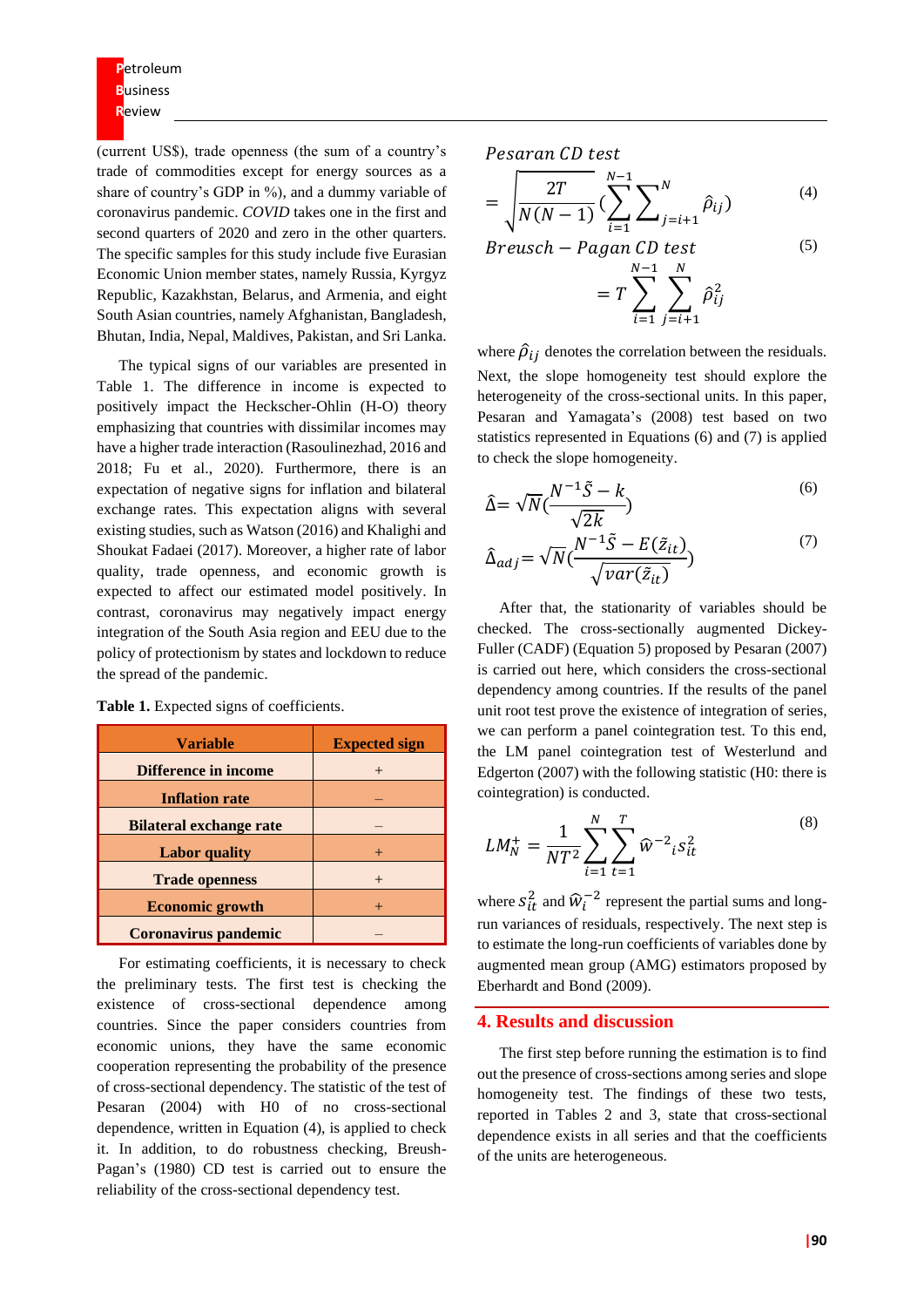

| Table 2. The results of the cross-sectional dependence test. |  |
|--------------------------------------------------------------|--|
|--------------------------------------------------------------|--|

| <b>Sample</b>                   | <b>Variables</b>          | <b>Bruesh-Pagan CD test</b> | <b>Pesaran CD</b> test |  |
|---------------------------------|---------------------------|-----------------------------|------------------------|--|
|                                 | Energy integration        | 152.810*                    | 28.903*                |  |
|                                 | Difference in income      | 161.482*                    | 35.229*                |  |
|                                 | Inflation rate            | 68.848*                     | 12.105*                |  |
| The panel of EEU                | Bilateral exchange rate   | 130.192*                    | $25.727*$              |  |
| members                         | Labor quality             | 201.588*                    | 41.692*                |  |
|                                 | Trade openness            | 178.492*                    | 31.903*                |  |
|                                 | Economic growth           | 211.092*                    | 46.355*                |  |
|                                 | <b>Energy</b> integration | 142.493*                    | 25.943*                |  |
|                                 | Difference in income      | 123.892*                    | $24.110*$              |  |
|                                 | <b>Inflation</b> rate     | 150.017*                    | 26.511*                |  |
| <b>The panel of South Asian</b> | Bilateral exchange rate   | 211.660*                    | $40.101*$              |  |
| countries                       | Labor quality             | 129.493*                    | 24.092*                |  |
|                                 | Trade openness            | 148.065*                    | 30.770*                |  |
|                                 | Economic growth           | 63.594*                     | 13.155*                |  |

**Note:** \* denotes the H0 rejection at the 5% significance level. All variables are considered in the logarithmic form. **Source:** Author's compilation

| Table 3. The results of the cross-sectional dependence test. |  |  |
|--------------------------------------------------------------|--|--|
|--------------------------------------------------------------|--|--|

| <b>Sample</b>                   | <b>Tests</b>   | Stat.     | Prob. |  |
|---------------------------------|----------------|-----------|-------|--|
| The panel of EEU                |                | 13.116*   | 0.00  |  |
| members                         | $\Delta_{adj}$ | 19.498*   | 0.00  |  |
| <b>The panel of South Asian</b> |                | 15.044*   | 0.00  |  |
| countries                       | $\Delta_{adj}$ | $23.204*$ | 0.00  |  |

**Note: \*** denotes the H0 rejection at the 5% significance level. All variables are considered in the logarithmic form. **Source:** Author's compilation

Next, the panel unit root test of CIPS is employed to determine whether the series is stationary. The results are listed in Table 4. The findings of the panel unit root test reveal that the series becomes stationary after the first differences.

**Table 4.** The results of the panel unit root test.

| <b>Sample</b>            | <b>Variables</b>        | <b>CIPS</b> panel unit root test |                      |
|--------------------------|-------------------------|----------------------------------|----------------------|
|                          |                         | <b>At level</b>                  | At first differences |
| The panel of EEU members | Energy integration      | $-1.87$                          | $-3.690*$            |
|                          | Difference in income    | $-2.69$                          | $-4.173*$            |
|                          | Inflation rate          | $-0.582$                         | $-2.760*$            |
|                          | Bilateral exchange rate | $-2.011$                         | $-2.544*$            |
|                          | Labor quality           | $-1.50$                          | $-3.950*$            |
|                          | Trade openness          | $-0.616$                         | $-2.618*$            |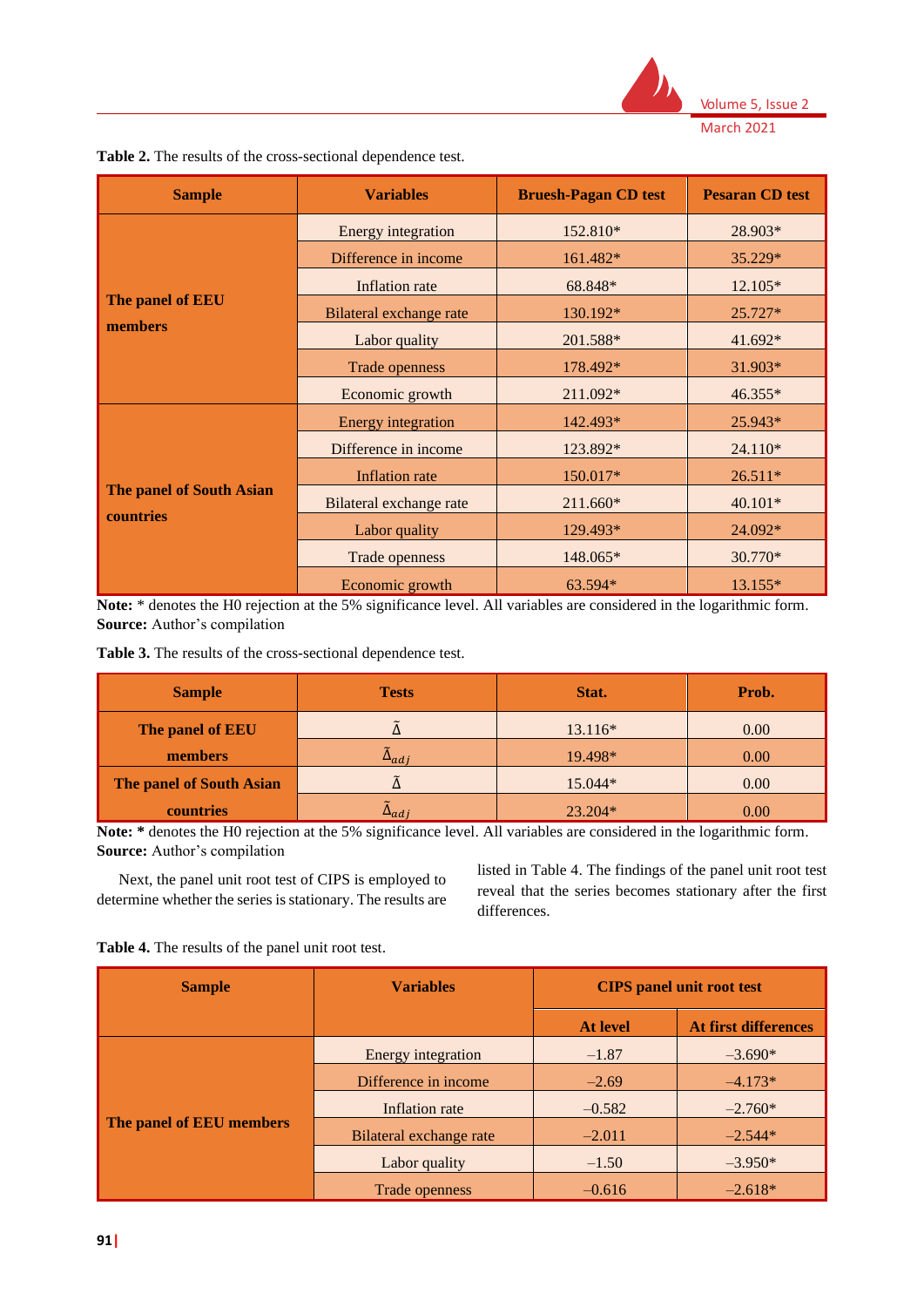| <b>Sample</b>                                     | <b>Variables</b>          | <b>CIPS</b> panel unit root test               |           |  |
|---------------------------------------------------|---------------------------|------------------------------------------------|-----------|--|
|                                                   |                           | <b>At first differences</b><br><b>At level</b> |           |  |
|                                                   | Economic growth           | $-1.49$                                        | $-3.763*$ |  |
|                                                   | <b>Energy</b> integration | $-2.16$                                        | $-5.104*$ |  |
|                                                   | Difference in income      | $-2.59$                                        | $-4.519*$ |  |
|                                                   | Inflation rate            | $-0.669$                                       | $-2.493*$ |  |
| <b>A panel of South Asian</b><br><b>countries</b> | Bilateral exchange rate   | $-1.49$                                        | $-3.805*$ |  |
|                                                   | Labor quality             | $-0.793$                                       | $-2.511*$ |  |
|                                                   | Trade openness            | $-1.90$                                        | $-3.859*$ |  |
|                                                   | Economic growth           | $-1.59$                                        | $-3.807*$ |  |

**Note**: \* denotes the H0 rejection at the 5% significance level. All variables are considered in the logarithmic form. **Source**: Author's compilation

The results of the panel unit root test allow conducting the panel cointegration test. Table 5 reports the findings of the LM bootstrap panel cointegration test of Westerlund and Edgerton. It can be concluded that there exists a long-run linkage between the variables.

| Table 5. The results of the panel cointegration test. |  |
|-------------------------------------------------------|--|
|-------------------------------------------------------|--|

| <b>Sample</b>                   |                         | LM stat. | <b>Bootstrap Prob.</b> |  |
|---------------------------------|-------------------------|----------|------------------------|--|
| The panel of EEU members        | With constant           | $-1.691$ | 0.977                  |  |
|                                 | With constant and trend | $-2.058$ | 0.964                  |  |
| <b>The panel of South Asian</b> | With constant           | $-1.782$ | 0.981                  |  |
| countries                       | With constant and trend | $-2.194$ | 0.987                  |  |

**Note:** The bootstrap is calculated based on 1000 replications. **Source**: Author's compilation

The AMG estimator is employed in this paper to explore the coefficients of the long-run relationships between variables, which considers heterogeneity and cross-sectional dependency among countries. The results of AMG estimation for the South Asian countries and EEU are represented in Tables 6 and 7.

According to Table 6, the estimated signs are in line with the expected ones. Labor quality has positive impacts on the economic integration of South Asian members, particularly the magnitudes of effects are more prominent for the more significant economies such as India and Pakistan in this union. Regarding differences in income, the energy integration pattern in South Asia follows the H-O theory declaring that dissimilarity in income per capita is a significant reason for dealing trade between countries. Moreover, the bilateral exchange rate and inflation rate negatively impact the energy trade integration of countries in this union. The magnitude of impacts is more substantial for larger economies like India and Pakistan. GDP growth is an accelerator for energy integration in this region.

Furthermore, trade liberalization has a positive coefficient depicting the positive relationship between trade openness and energy integration in the South Asia region. The impact of COVID-19 on the energy trade integration of countries in this Asian region is negative. The magnitude of negative impact is more extensive for stronger economies like India, Pakistan, and Bangladesh. For instance, the COVID-19 outbreak has decelerated economic integration in India and Pakistan by approximately  $0.18\%$  ([ $exp(-0.21)$ -1]) and  $0.17\%$  $([exp(-0.19)-1])$ , respectively.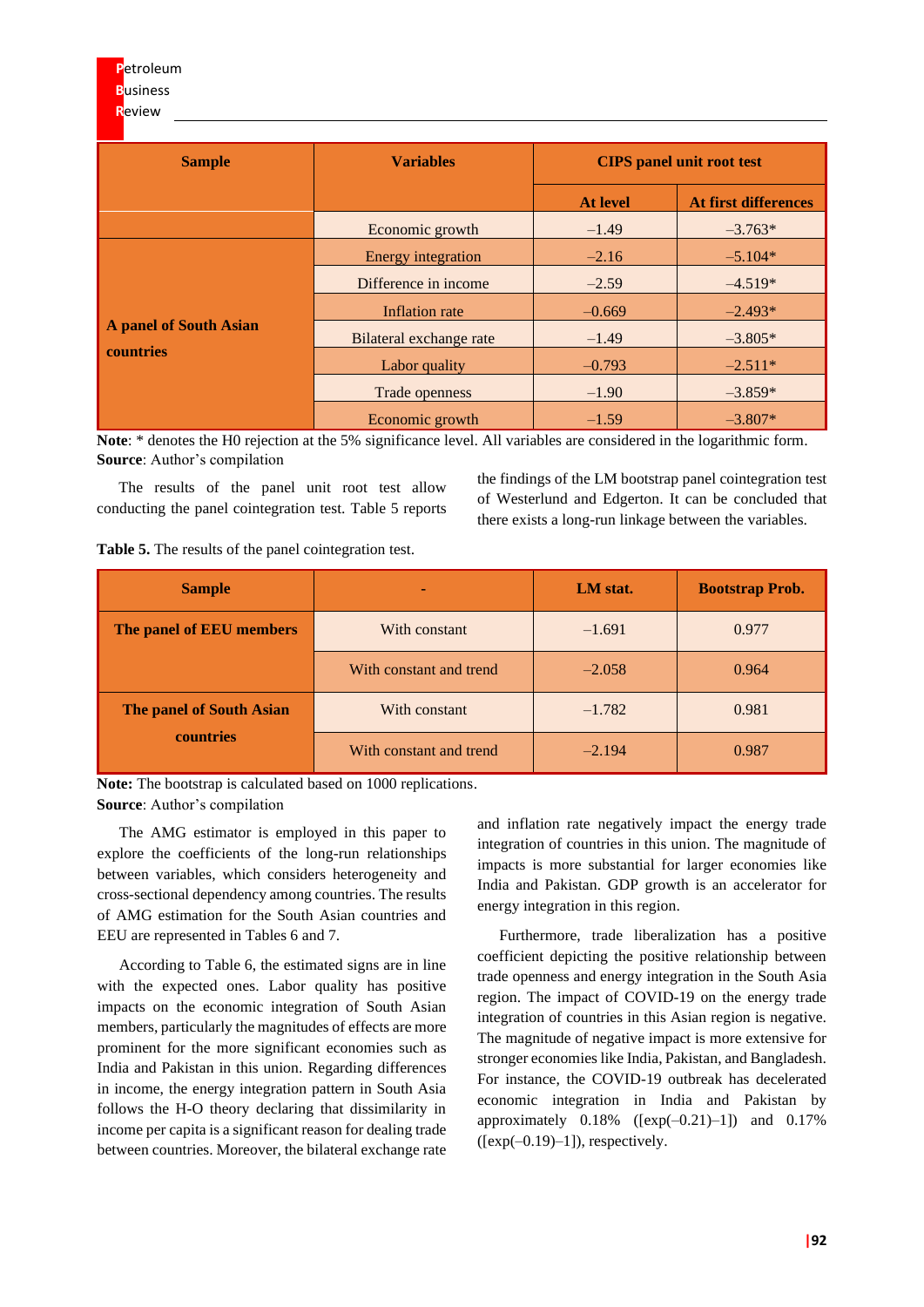

| <b>Country</b>     | <b>LLQ</b>  | <b>LDI</b>  | <b>LEXC</b> | <b>LINF</b> | <b>LGRO</b> | <b>LTO</b>  | <b>COVID</b> |
|--------------------|-------------|-------------|-------------|-------------|-------------|-------------|--------------|
| <b>Afghanistan</b> | 0.04        | 0.25        | $-0.08$     | $-0.17$     | 0.03        | 0.02        | $-0.02$      |
|                    | $(0.00)$ ** | $(0.01)$ ** | $(0.00)$ ** | $(0.04)$ ** | $(0.00)$ ** | $(0.06)*$   | $(0.00)$ **  |
| <b>Pakistan</b>    | 0.41        | 0.52        | $-0.32$     | $-0.29$     | 0.41        | 0.36        | $-0.19$      |
|                    | $(0.01)$ ** | $(0.00)$ ** | $(0.00)$ ** | $(0.01)$ ** | $(0.03)$ ** | $(0.00)$ ** | $(0.00)$ **  |
| <b>India</b>       | 0.39        | 0.49        | $-0.47$     | $-0.36$     | 0.24        | 0.27        | $-0.21$      |
|                    | $(0.00)$ ** | $(0.05)$ ** | $(0.06)*$   | $(0.09)*$   | $(0.01)$ ** | $(0.03)$ ** | $(0.00)$ **  |
| <b>Nepal</b>       | 0.04        | 0.21        | $-0.10$     | $-0.05$     | 0.03        | 0.09        | $-0.02$      |
|                    | $(0.00)$ ** | $(0.01)$ ** | $(0.00)$ ** | $(0.04)$ ** | $(0.00)$ ** | $(0.00)**$  | $(0.04)$ **  |
| <b>Bangladesh</b>  | 0.19        | 0.45        | $-0.16$     | $-0.26$     | 0.25        | 0.21        | $-0.14$      |
|                    | $(0.04)$ ** | $(0.06)*$   | $(0.00)$ ** | $(0.00)$ ** | $(0.02)$ ** | $(0.04)$ ** | $(0.00)$ **  |
| <b>Bhutan</b>      | 0.03        | 0.09        | $-0.04$     | $-0.00$     | 0.03        | 0.09        | $-0.06$      |
|                    | $(0.00)**$  | $(0.00)$ ** | $(0.00)$ ** | $(0.01)$ ** | $(0.00)$ ** | $(0.00)$ ** | $(0.01)$ **  |
| <b>Maldives</b>    | 0.11        | 0.03        | $-0.09$     | $-0.09$     | 0.00        | 0.04        | $-0.03$      |
|                    | $(0.08)*$   | $(0.01)$ ** | $(0.07)*$   | $(0.07)*$   | $(0.00)$ ** | $(0.00)$ ** | $(0.00)$ **  |
| <b>Sri Lanka</b>   | 0.00        | 0.07        | $-0.05$     | $-0.01$     | 0.04        | 0.00        | $-0.05$      |
|                    | $(0.01)$ ** | $(0.00)$ ** | $(0.03)$ ** | $(0.00)$ ** | $(0.00)$ ** | $(0.00)$ ** | $(0.01)$ **  |

**Table 6.** The results of AMG estimation concerning South Asia.

**Note:** LLQ, LDI, LEXC, LINF, LGRO, and LTO are logarithmic forms of labor quality, the difference in income, exchange rate, inflation rate, economic growth, and trade openness, respectively. Moreover, COVID denotes the dummy variable of coronavirus outbreak. Numbers in parentheses are p-value. In addition, \* and \*\* are H0 rejection at 1% and 5% significance levels. **Source**: Author's compilation

Regarding the estimation results for Eurasian Economic Union, it can be expressed that labor quality positively impacts the economic integration of all member states of this union. However, this positive impact is more substantial for larger economies in this union, such as Russia and Kazakhstan. The main reason is that the economic production in larger economies in this union is labor-intensive than in the smallest economies. Moreover, the difference in income shows a positive coefficient, implying that the countries in the Eurasian economic union deal with countries with different income levels in trading. This result proves the existence of the H-O theory in the economic integration of the Eurasian Economic Union.

Furthermore, the estimation demonstrates the negative coefficient of the bilateral exchange rate, pointing out the positive relationship running from the depreciation of national currency on economic integration in this union. According to Table 7, the impact of the inflation rate on the economic integration of all member states in the Eurasian Union is negative and statistically significant, indicating that any increase

in the general price level of commodities may deaccelerate the economic integration process of the Eurasian Economic Union member states. In addition, economic growth and trade openness, as expected, play a significant role in accelerating the economic integration of the union's member states.

Regarding the coefficient of the COVID-19 variable, the estimation reveals the negative impact of this pandemic on the economic integration of Russia, Kazakhstan, Kyrgyz Rep., Belarus, and Armenia. As a highlighted point, the findings show the larger magnitudes of pandemic's negative impact for smaller economies in this union. Based on coefficients, the COVID-19 outbreak has deaccelerated economic integration of Russia, Kazakhstan, Kyrgyz Rep., Belarus, and Armenia by nearly  $0.28\%$  ([exp(-0.34)-1]), 0.25% ( $[\exp(-0.29)-1]$ ), 0.41% ( $[\exp(-0.54)-1]$ ), 0.26%  $([exp(-0.31)-1]),$  and  $0.47\%$   $([exp(-0.64)-1]),$ respectively, proving that all the economic limitations like lockdown and demand shortage disturb the financial markets of smaller economies of the Eurasian Union.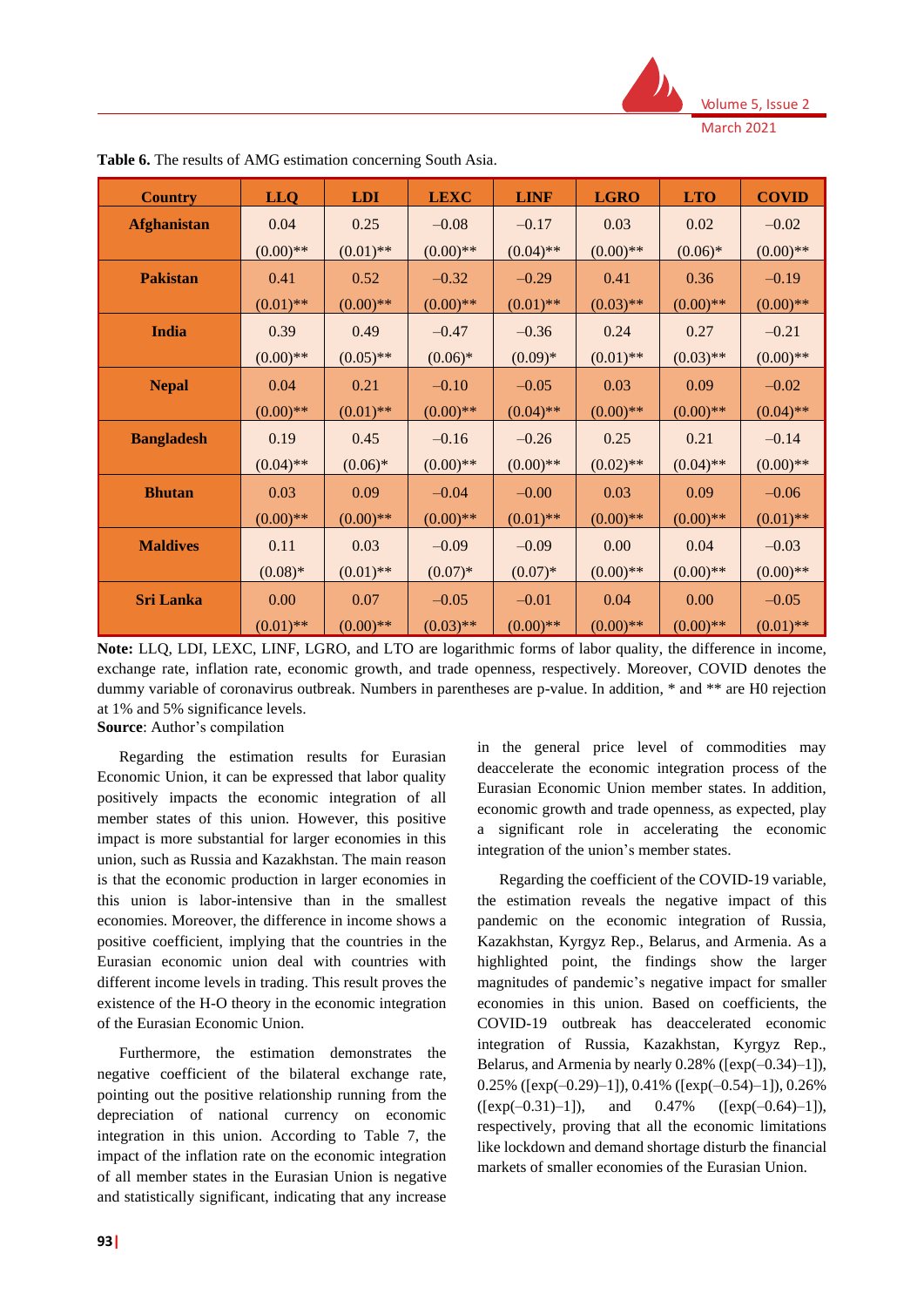| <b>Country</b>     | <b>LLQ</b>  | <b>LDI</b>  | <b>LEXC</b> | <b>LINF</b> | <b>LGRO</b> | <b>LTO</b>  | <b>COVID</b> |
|--------------------|-------------|-------------|-------------|-------------|-------------|-------------|--------------|
| <b>Russia</b>      | 0.34        | 0.68        | $-0.03$     | $-0.14$     | 0.09        | 0.51        | $-0.34$      |
|                    | $(0.00)$ ** | $(0.03)$ ** | $(0.02)$ ** | $(0.00)$ ** | $(0.00)$ ** | $(0.09)*$   | $(0.00)$ **  |
| <b>Kazakhstan</b>  | 0.25        | 0.43        | $-0.00$     | $-0.17$     | 0.23        | 0.49        | $-0.29$      |
|                    | $(0.00)$ ** | $(0.06)*$   | $(0.00)$ ** | $(0.04)$ ** | $(0.02)$ ** | $(0.00)$ ** | $(0.01)$ **  |
| <b>Kyrgyz Rep.</b> | 0.04        | 0.33        | $-0.25$     | $-0.14$     | 0.01        | 0.06        | $-0.54$      |
|                    | $(0.00)$ ** | $(0.00)$ ** | $(0.08)*$   | $(0.03)$ ** | $(0.00)$ ** | $(0.00)$ ** | $(0.06)*$    |
| <b>Belarus</b>     | 0.10        | 0.39        | $-0.19$     | $-0.52$     | 0.05        | 0.19        | $-0.31$      |
|                    | $(0.07)*$   | $(0.00)$ ** | $(0.00)$ ** | $(0.00)$ ** | $(0.06)*$   | $(0.01)$ ** | $(0.00)$ **  |
| <b>Armenia</b>     | 0.02        | 0.45        | $-0.23$     | $-0.42$     | 0.00        | 0.10        | $-0.64$      |
|                    | $(0.00)**$  | $(0.00)$ ** | $(0.02)$ ** | $(0.00)$ ** | $(0.00)**$  | $(0.00)$ ** | $(0.08)$ **  |

**Table 7.** The results of AMG estimation concerning Model II (Eurasian Economic Union).

**Note:** LLQ, LDI, LEXC, LINF, LGRO, LTO are logarithmic forms of labor quality, the difference in income, exchange rate, inflation rate, economic growth, and trade openness, respectively. Moreover, COVID denotes the dummy variable of coronavirus outbreak. Numbers in parentheses are p-value. In addition, \* and \*\* are H0 rejection at 1% and 5% significance levels.

**Source:** Author's compilation

### **5. Conclusions**

Energy integration has been considered one of the critical and existing goals of economies globally. Nevertheless, the unprecedented crisis of the COVID-19 pandemic has posed a severe challenge to the goal of economic and energy integration since the end of 2019. This problem is more considerable for Iran, trying to establish and improve a stable and reliable economic integration pace under sanctions and pandemic circumstances.

Regarding this problem, the paper seeks to explore the impacts of COVID-19 on energy integration in South Asia and the EEU member states for quarterly data over the period 2010Q1–2020Q2. In doing so, firstly, the Breush-Pagan and Pesaran cross-sectional dependence tests and the slope homogeneity test of Pesaran and Yamagata were carried out. Then, the presence of unit root among series was examined by the cross-sectionally augmented Dickey-Fuller approach. Afterward, the LM panel cointegration test of Westerlund and Edgerton (2007) was performed to explore cointegration among series. Finally, the long-run relationships were estimated by augmented mean group estimators Eberhardt and Bond (2009) proposed.

The main concluding remarks based on the empirical findings are as follows:

Labor quality is a significant factor in improving energy integration in South Asia and the EEU. However, the influence of this factor on energy integration is more considerable for larger economies. The key reason is that the highly skilled labor force has played a more significant role in production processes in the larger economies.

- The integration pattern in South Asia and the EEU is based on the Heckscher-Ohlin (H-O) theory. In other words, dissimilarity in income per capita motivates the energy trade between member countries in these two unions.
- The relationship between the official exchange rate and energy integration is harmful to both unions, implying that any depreciation in national currency may accelerate the energy trade between countries.
- Inflation is an influential factor in energy integration in South Asia and EEU. An increase in the general price level of commodities in member countries of these two unions may reduce the speed of economic integration.
- Economic growth and trade liberalization are two significant motivations for energy integration in these two unions. Hence, any strategies and policies to increase GDP growth and trade openness may lead to stronger energy ties between member states.
- The COVID-19 pandemic is a severe challenge to energy integration in these two unions. Notably, the integration of larger economies that are more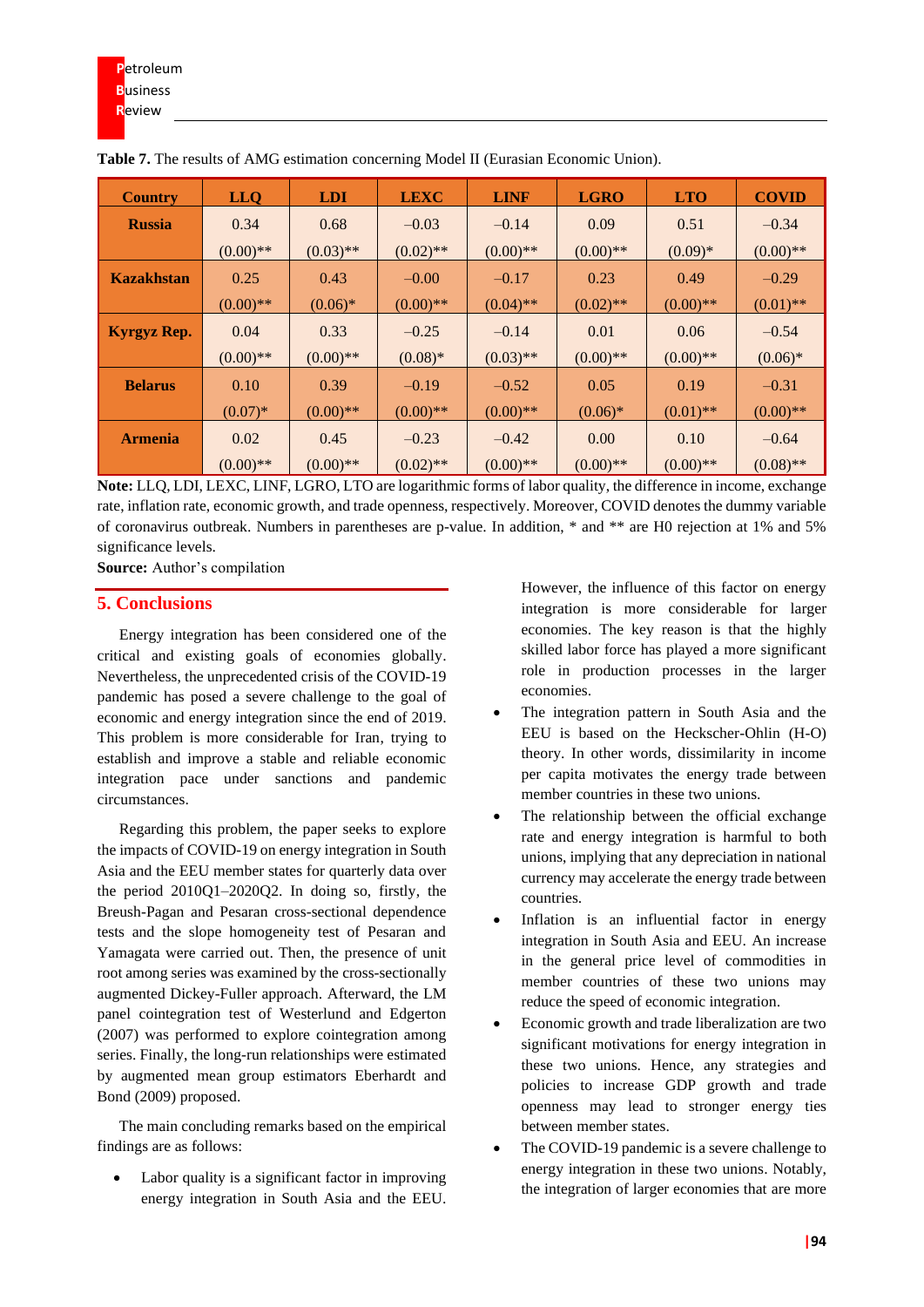

developed and have a higher level of trade liberalization is disturbed by this pandemic. The finding of the negative impact of the pandemic on economic integration is in line with Brakman et al. (2020), Schindler et al. (2020), Yaya et al. (2020), and Gereffi (2020).

A significant policy implication based on the conclusions for Iran is that:

- Iran needs to regulate and make a timeline for managing regionalization and multilateralism in and post-coronavirus periods. Establishing energy integration with regional countries and blocs such as EEU and South Asia is highly recommended due to its impacts on Iran's economic security and economic resilience.
- Iran should plan to determine the types and magnitudes of negative impacts of the pandemic, regulating monetary and fiscal policies to overcome the long-run implications of the pandemic. This recommendation is in line with the findings of Ahmadyan and Nasr Esfahani (2020), who proved the necessity of efficient policies to combat the negative consequences of COVID-19 on the energy sector.
- Another policy implication is that due to the similar conclusions for the South Asian countries and the EEU, Iran can expand its interactions with them to enjoy the benefits of more efficient experiences in controlling the pandemic impacts.
- Moreover, to accelerate economic integration, strategies for controlling the inflation rate and boosting the virtual economy as a powerful instrument to increase trade openness under the pandemic in Iran are strongly recommended.
- It is an essential policy to boost cooperation with the South Asia Subregional Economic Cooperation (SASEC) and Eurasian Union, where various programs like energy market integration and common energy market are gradually developed.

# **References**

- Ahmadyan, A., and Nasr Esfahani, M. 2020. COVID and energy sector in DSGE model. Petroleum Business Review. 4 (4): 43–59.
- Bagherian, M., and Mehranzamir, K. 2020. A comprehensive review on renewable energy integration for combined heat and power production. Energy Conversion and Management.

224.

https://doi.org/10.1016/j.enconman.2020.113454.

- Basnet, H., and Pradhan, G. 2017. Regional economic integration in Mercosur: The role of real and financial sectors. Review of Development Finance. 7 (2): 107–119.
- Behrens, K., Gaigne, C., Ottaviano, G., and Thisse, J. 2007. Countries, regions, and trade: On the welfare impacts of economic integration. European Economic Review. 51 (5): 1277–1301.
- Brakman, S., Garretsen, H., and Witteloostuijn, A. 2020. The turn from just-in-time to just-in-case globalization in and after times of COVID-19: An essay on the risk re-appraisal of borders and buffers. Social Sciences & Humanities Open. 2 (1). DOI: https://doi.org/10.1016/j.ssaho.2020.100034.
- Breusch, T.S., and Pagan, A.R. 1980. The Lagrange multiplier test and its applications to model specification in econometrics. The Review of Economic Studies. 47 (1): 239–253.
- Chakraborty, I., and Maity, P. 2020. COVID-19 outbreak: Migration, effects on society, global environment, and prevention. Science of the Total Environment. 728. DOI: https://doi.org/10.1016/j.scitotenv.2020.138882.
- Chisik, R. 2012. Trade disputes, quality choice, and economic integration. Journal of International Economics. 88 (1): 47–61.
- Dobrescu, E., and Dobre, E. 2014. Theories Regarding the Role of the Growth Poles in the Economic Integration. Procedia Economics and Finance. 8: 262–267.
- Dunford, M., and Qi, B. 2020. Global reset: COVID-19, systemic rivalry, and the global order. Research in Environmental and Resource Economics. 76: 1187–1213.
- Eberhardt, M., and Bond, S. 2009. Cross-section dependence in nonstationary panel models: A novel estimator. URL: http://mpra.ub.unimuenchen.de/17692.
- EEC.2020. EAEU zeroed duties on goods imported to prevent and avert spreading of coronavirus infection. URL: http://www.eurasiancommission.org/en/nae/news /Pages/25-03-2020-4.aspx [accessed on 30.04.2020].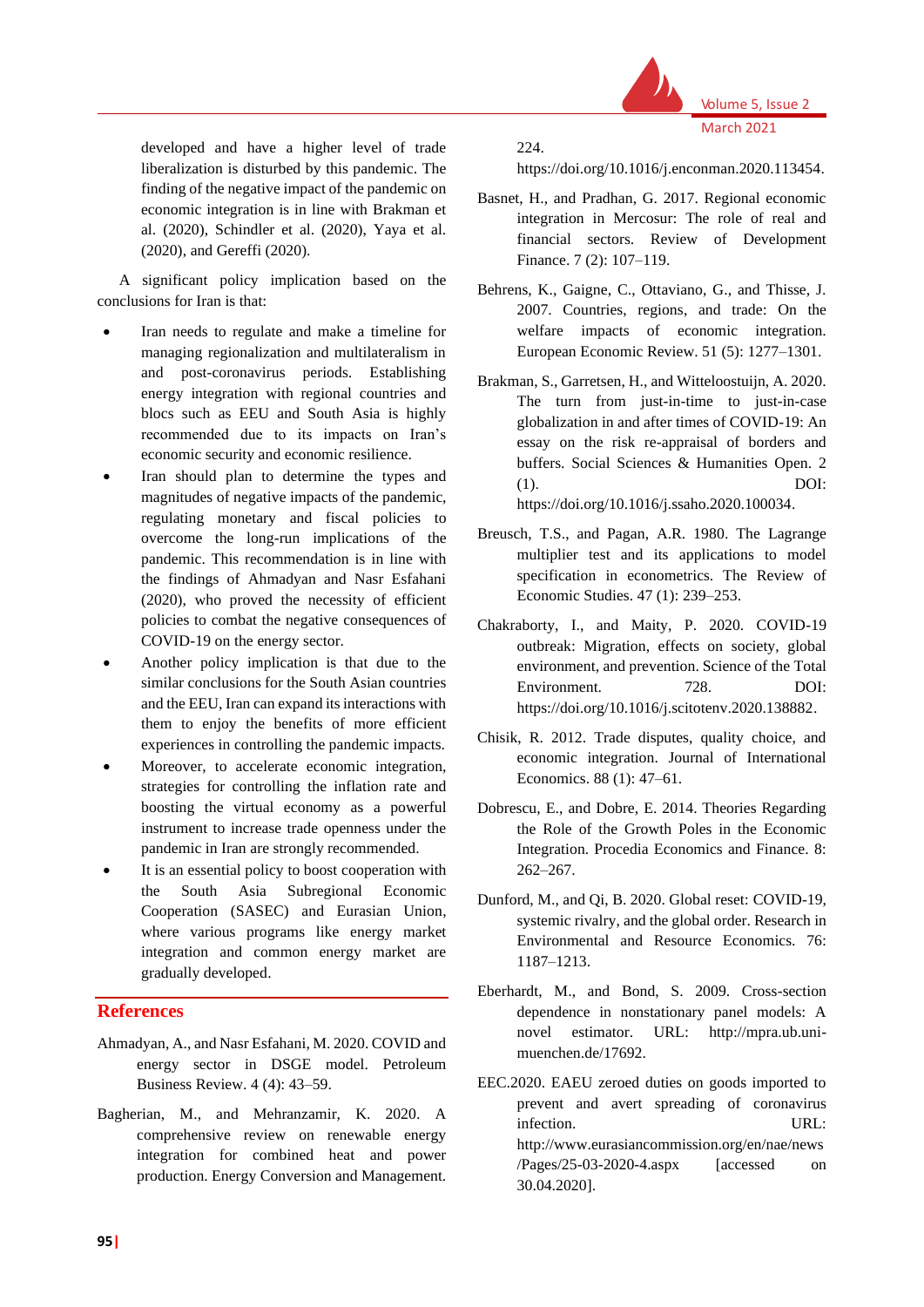- Elliot, R., Schumacher, I., and Withagen, C. 2020. Suggestions for a Covid-19 Post-Pandemic Research Agenda in Environmental Economics.
- Fu, D., Chen, Y., and Zhang, Y. 2020. Linder's hypothesis revisited: Does it hold for services trade? Economics Letters. 195. DOI: https://doi.org/10.1016/j.econlet.2020.109469.
- Gancia, G., Ponzetto, G., and Ventura, J. 2020. A theory of economic unions. Journal of Monetary Economics. 109: 107–127.
- Geda, A., and Hussein Seid, E. 2015. The potential for internal trade and regional integration in Africa. Journal of African Trade. 2 (1–2): 19–50.
- Geldi, H. 2012. Trade effects of regional integration: A panel cointegration analysis. Economic Modeling. 29 (5): 1566–1570.
- Gerefi, G. 2020. What does the COVID-19 pandemic teach us about global value chains? The case of medical supplies. Journal of International Business Policy. 3: 287–301.
- Glencross, A., and McCourt, D. 2018. Living up to a new role in the world: The challenges of Global Britain. Orbis. 62 (4): 582–597.
- Gopalan, H.S., and Misra, A. 2020. VOCID19 pandemic and challenges for socio-economic issues, healthcare, and national health programs in India. Diabetes & Metabolic Syndrome: Clinical Research & Reviews. 14 (5): 757–759.
- Goto, J., and Hamada, K. 1998. Economic Integration and the Welfare of Those Who Are Left Behind: An Incentive-Theoretic Approach. Journal of the Japanese and International Economies. 12 (1): 25– 48.
- He, W., Wang, B., Danish., Wang, Zh. 2018. Economic integration and agglomeration in a middle product economy. Energy Economics. 74: 263–274.
- Holod, D., and Reed III, R. 2004. Regional spillovers, economic growth, and the effects of economic integration. Economic letters. 85 (1): 35–42.
- Howard, M.C. 2021. Who wants to reopen the economy during the COVID-19 pandemic? The daring and uncaring. Personality and Individual Differences. 168. DOI: https://doi.org/10.1016/j.paid.2020.110335.
- Huh, H., and Park, C. 2020. A new index of globalization: Measuring impacts of integration

on economic growth and income inequality. The World Economy. DOI: https://doi.org/10.1111/twec.12998.

- Khalighi, L., and Shoukat Fadaei, M. 2017. A study on the effects of exchange rate and foreign policies on Iranian dates export. Journal of the Saudi Society of Agricultural Sciences. 16 (2): 112–118.
- Kobrin, S. 2020. How globalization became a thing that goes bump in the night. Journal of International Business Policy. 3: 280–286.
- Laing, T. 2020. The economic impact of the Coronavirus 2019 (Covid-2019): Implications for the mining industry. The Extractive Industries and Society. 7 (2): 580–582.
- Le Goff, M., and Singh, R. 2014. Does trade reduce poverty? A view from Africa. Journal of African Trade. 1 (1): 5–14.
- Micallef, B. 2020. Real convergence in Malta and in the EU countries after the financial crisis. Journal of Economic Integration. 35 (2): 215–239.
- Mostafa, G., and Mahmood, M. 2018. Eurasian Economic Union: Evolution, challenges, and possible future directions. Journal of Eurasian Studies. 9 (2): 163–172.
- Murshed, M. 2021. Can regional trade integration facilitate renewable energy transition to ensure energy sustainability in South Asia? Energy Reports. 7: 808–821.
- Nicola, M., Alsafi, Z., Sohrabi, C., Kerwan, A., Al-Jabir, A., Losifidis, Ch., Agha, M., and Agha, R. 2020. International Journal of Surgery. 78: 185–193.
- Nissanke, M., and Thorbecke, E. 2010. Globalization, Poverty, and Inequality in Latin America: Findings from Case Studies. World Development. 38 (6): 797–802.
- Peng, Sh., Thisse, J., and Wang, P. 2006. Economic integration and agglomeration in a middle product economy. Journal of Economic Theory. 131 (1):  $1-25.$
- Pesaran, M.H. 2004. General diagnostic tests for cross section dependence to model specification in econometrics. Working Paper No. 0435, University of Cambridge.
- Pesaran, M.H. 2007. A simple panel unit root test in the presence of cross-section dependence. Journal of Applied Econometrics. 22 (2): 265–312.